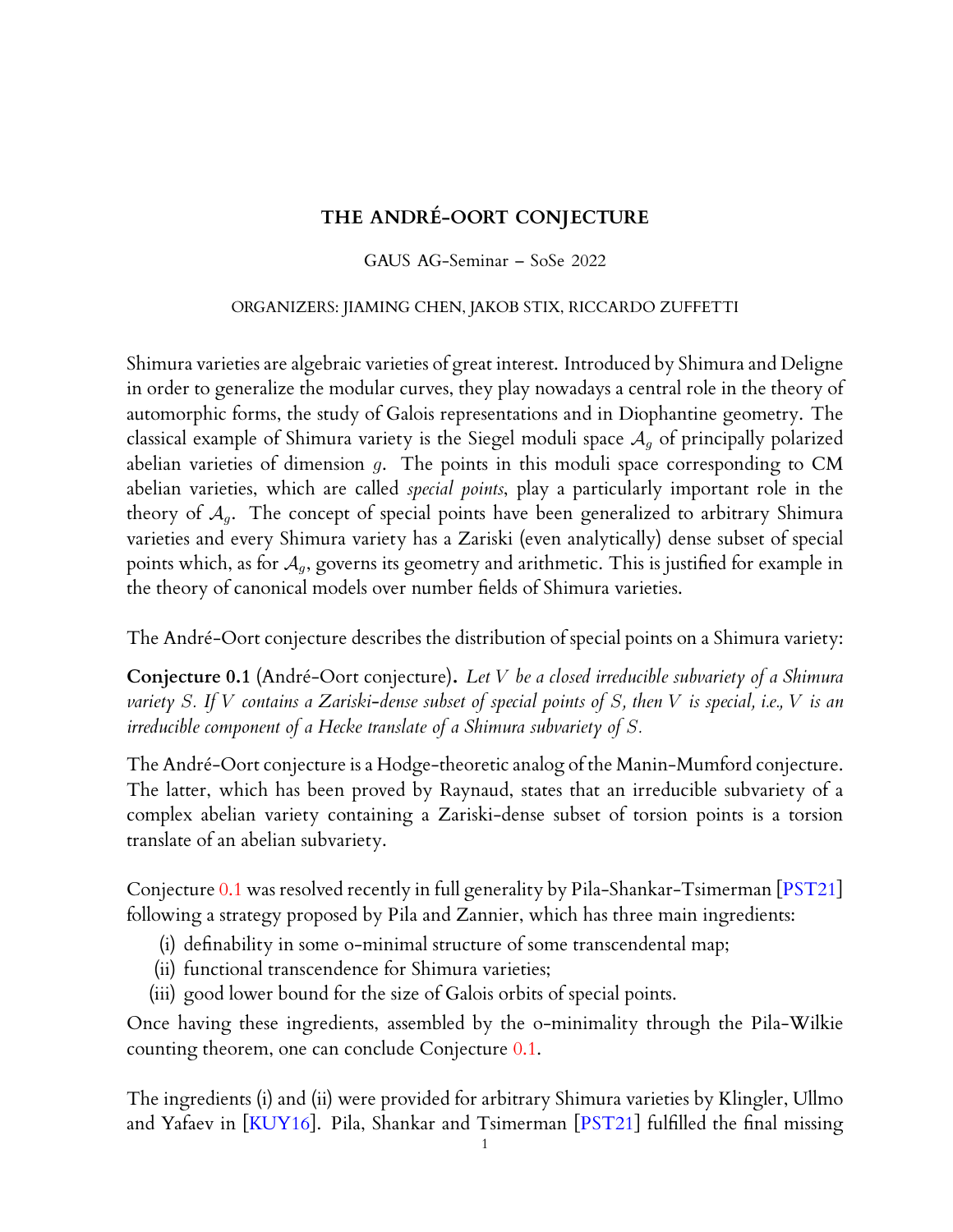ingredient (iii), which is achieved by constructing a canonical Weil height h with good functionality properties on the Q-points of arbitrary Shimura varieties such that one can bound the heights of special points by relating them to the Faltings height bounds coming from  $A_q$ . The construction of h relies heavily on the p-adic Hodge theory.

The reduction step from the height bound of special points to the lower bound of Galois orbits is due to Binyamini, Schmidt and Yafaev [\[BSY21\]](#page-5-0) based on breakthrough results of Binyamini [\[Bin22\]](#page-5-1), which greatly improve the Pila-Wilkie estimates for some transcendental varieties (defined by foliations over number fields).

The goal of this seminar is to introduce the André-Oort conjecture and the Pila-Zannier strategy for a general Shimura variety, and to study the proof Conjecture [0.1](#page-0-0) in the case of  $A_q$  following [\[Tsi18\]](#page-6-2) and [\[BSY21\]](#page-5-0), which can be served as the first step to understand [\[PST21\]](#page-6-0). We will focus on the technique of o-minimality.

### TALKS

### **Format and Places.**

*Format:* hybrid – in person but will stream simultaneously via Zoom. The speakers are free to choose whether to present in-person or online.

*Places:* alternating between Frankfurt and Darmstadt (starting from Frankfurt)

- Frankfurt: Room 711 Groß, Robert-Mayer-Straße 10.
- Darmstadt: Room 244 S2|15, Schlossgartenstraße 7.

### **What does**  $\star$ ,  $\star\star$ , and  $\star\star\star$  mean?

? : Suitable for Masters- or Ph.D. students without much background in complex algebraic geometry; talks should be straightforward to prepare.

 $\star\star$  : Suitable for Ph.D. students and postdocs; usually requires background in complex algebraic geometry or knowledge of almost all previous talks.

 $\star\star\star$  : Suitable for ambitious Ph.D. students and postdocs, as well as for Professors. Requires solid background in complex algebraic geometry and/or the willingness to engage with the material in significant depth.

### **Mathematics is made together.**

The goal of the Gaus-AG is not only to learn advances in current research, but also to get to know each other, discuss and participate actively. We strongly encourage you to ask the organizers and your colleagues about any problem arising in the preparation of the talks.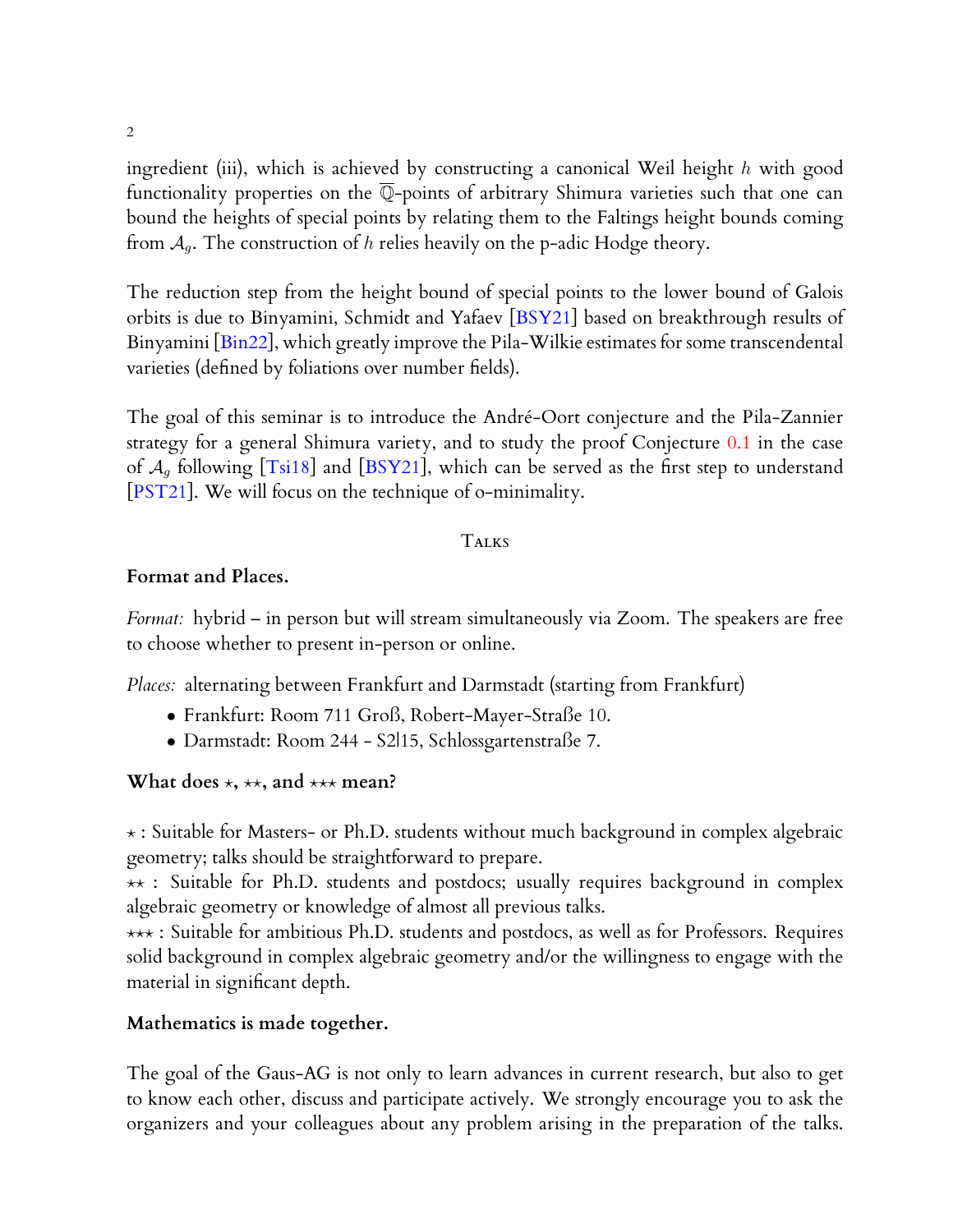Questions about general state of art and curiosities on the topic of the seminar are more than welcome.

### Talk 1: Introduction.  $(21.04 \text{ Frankfur})$  [J. CHEN]

The organizers will give an overview of the topic of the seminar.

# **Talk 2: o-minimality I: what is o-minimality?**  $\star$  (21.04 Frankfurt)[**K.** KÜHN]

Give some motivations for 0-minimality, see, e.g.,  $|Cos, Section 1.1$  of Chapter 1]. Introduce structures (over R), definable sets and definable maps, and illustrate the basic properties as in  $[Bak,$  Propositions 1.1.2 and 1.1.6]. Define o-minimality as "tameness" property. Along the way, introduce the structures  $\mathbb{R}_{\text{alg}}, \mathbb{R}_{\text{sin}}, \mathbb{R}_{\text{exp}}, \mathbb{R}_{\text{an}}, \mathbb{R}_{\text{an,exp}}$ , and state which of them are (not) o-minimal (no proof). Shed some light on the model theoretic perspective [\[Cos,](#page-5-2) Theorem 1.13]. References:  $([Bak], [Cos], [vdD98])$  $([Bak], [Cos], [vdD98])$  $([Bak], [Cos], [vdD98])$  $([Bak], [Cos], [vdD98])$  $([Bak], [Cos], [vdD98])$  $([Bak], [Cos], [vdD98])$  $([Bak], [Cos], [vdD98])$ 

# **Talk 3: o-minimality II: definable cell decomposition.** \* (05.05 Darmstadt)[A. SHAVALI]

Cover Section 1.2 of [\[Bak\]](#page-5-3). More specifically, introduce definable cylindrical cell decompositions of  $\mathbb{R}^n$ : state the Cell Decomposition Theorem [\[Bak,](#page-5-3) Theorem 1.2.6] but prove only the special case given by the Monotonicity Theorem  $[Bak, Lemma 1.2.8]$  $[Bak, Lemma 1.2.8]$ . Give the definition of *dimension* of a definable set and state some nice properties of definable sets/maps, for example, the uniform finiteness property  $\lceil \text{vdD98}, \text{Lemma 2.13} \rceil$ .

I.T.A.: introduce definable topological spaces and provide examples as in [\[Bak,](#page-5-3) Subsection 2.1]. References: ([\[Bak\]](#page-5-3),[\[Cos\]](#page-5-2), [\[vdD98\]](#page-6-3))

# **Talk 4: Application I: o-minimal Chow.**  $\star$  (05.05 Darmstadt)[**Y. KLEIBRINK**]

The goal is to see how the transcendence of an analytic variety can be highly constrained by the tameness of its topology. Recall the difference between analytic and algebraic subvarieties, then recall the classical Chow Theorem (see e.g. [\[GH78\]](#page-6-4)). Introduce definable complex manifolds and definable complex analytic subsets; state the o-minimal Chow Theorem. A standard reference is [\[PS08,](#page-6-5) Sections 3 and 4] and the o-minimal Chow theorem is [\[PS08,](#page-6-5) Theorem 5.1]. Provide an "o-minimal" proof of the latter following [\[Bak,](#page-5-3) Subsection 1.3]. References: ([\[Bak\]](#page-5-3),[\[PS08\]](#page-6-5), [\[PS09\]](#page-6-6), [\[PS10\]](#page-6-7))

# **Talk 5: Application II: Pila-Wilkie counting and the Manin-Mumford conjecture.**  $\star \star \star$  (19.05 Frankfurt)[**M. LARA**]

The goal is to see how one can recognize/obtain algebraic sets by counting rational points, and then apply it to give a proof of the Manin-Mumford conjecture. State and explain the Pila-Wilkie counting theorem as in [\[KUY18,](#page-6-8) Subsection 5.2], then treat it as a blackbox to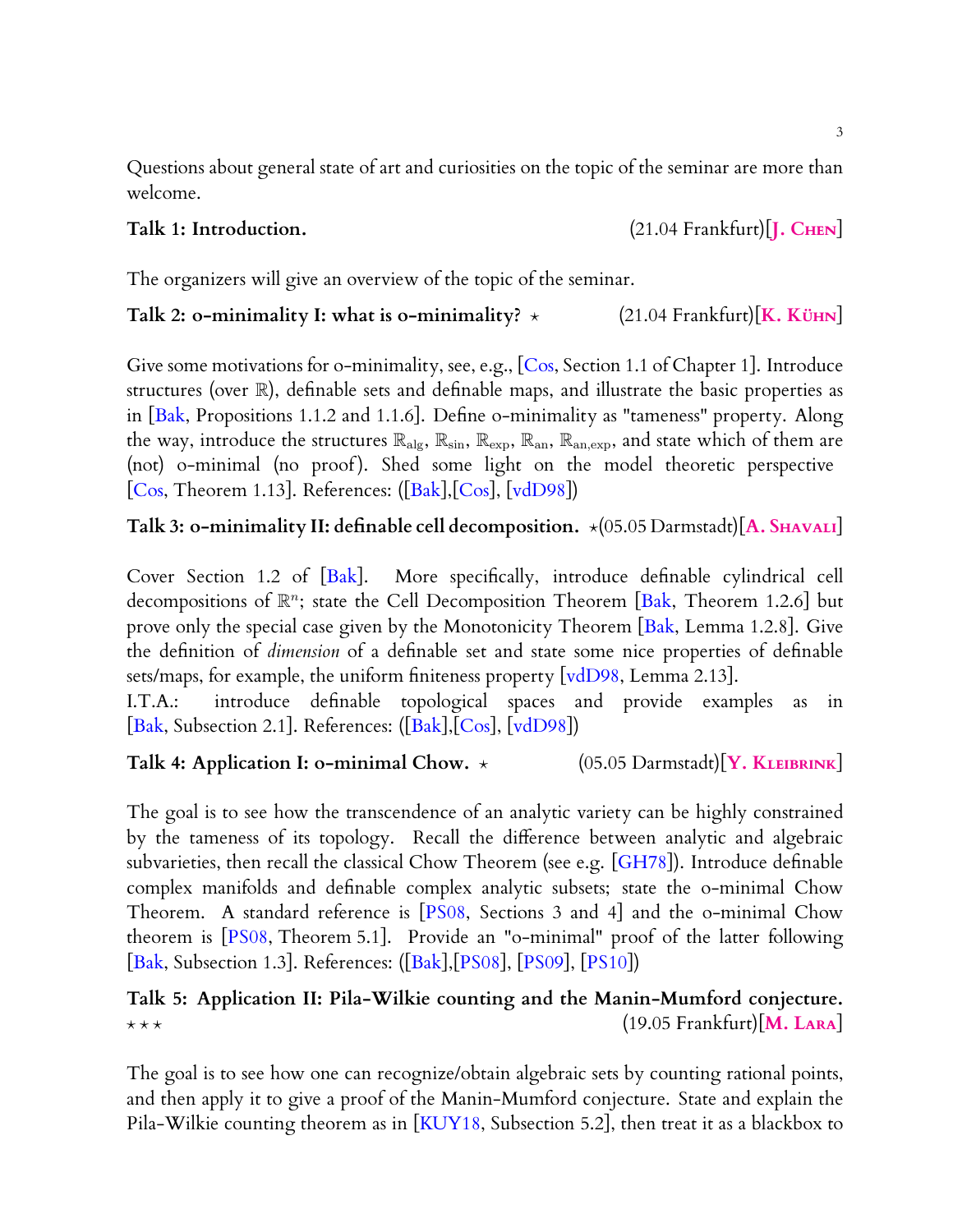sketch a proof of the Manin-Mumford conjecture following, e.g., [\[Sca17,](#page-6-9) Subsection 5.1]. The whole proof is actually an implementation of the Pila-Zannier strategy in the case of abelian varieties, but the speaker does not need to explain the mechanism in detail in this talk. Instead, (s)he should emphasize the corresponding main ingredients (i),(ii),(iii) (see the introduction part of this program) for abelian varieties, as we are going to generalize them to the case of Shimura varieties in later talks. References: ([\[PZ08\]](#page-6-10),[\[Sca17\]](#page-6-9),[\[KUY18\]](#page-6-8))

### **Talk 6: Shimura varieties I: a gentle introduction.**  $\star$  (19.05 Frankfurt)[A. THEVIS]

The goal is to provide an introduction to Shimura varieties for non-experts. The speaker should avoid to be too technical and provide examples instead of long lists of definitions. A good reference is  $\text{[Lan16]}$  $\text{[Lan16]}$  $\text{[Lan16]}$ <sup>[1](#page-0-1)</sup>. Recall the action of  $\text{SL}_2(\mathbb{R})$  on the upper-half plane  $\mathbb H$ and introduce the modular curve  $X = SL_2(\mathbb{Z})\backslash \mathbb{H}$ . Explain that it may be rewritten as the double quotient  $X = SL_2(\mathbb{Z}) \backslash SL_2(\mathbb{R}) / SO(2)$ ; see [\[Lan16,](#page-6-11) Example 2.2.7]. A (connected) Shimura variety may be considered as a generalization of such a curve: replacing  $SL_2$  with a semisimple Lie group  $G$ , the group  $SO(2)$  with a compact maximal subgroup of G, and  $\mathrm{SL}_2(\mathbb{Z})$  with an arithmetic subgroup, so that the quotient  $G/K$  is a Hermitian symmetric domain. Provide examples of such symmetric domains in the case of  $G = \text{Sp}_{2g}(\mathbb{R})$  following [\[Lan16,](#page-6-11) Subsections 3.1.1 & 3.1.2], and of  $G = \text{SO}_{n,2}(\mathbb{R})$  following [\[Lan16,](#page-6-11) Subsections 3.4.1 & 3.4.2]. State the Baily–Borel Theorem [\[Lip,](#page-6-12) Theorem 0.0.0.1]. Give motivation (only ideas): Some moduli spaces are connected Shimura varieties, e.g.,  $\mathcal{A}_g$  if  $G = \text{Sp}_{2g}(\mathbb{R})$  [\[Lan16,](#page-6-11) Subsection 3.1.5], [\[BvdGHZ08,](#page-5-4) Part 3, Section 10]; moduli spaces of quasi-polarized K3 surfaces if  $G = SO_{n,2}(\mathbb{R})$  [\[Lan16,](#page-6-11) Example 5.2.2.11], [\[GHS07,](#page-6-13) first two pages]. References: ([\[Lan16\]](#page-6-11), [\[Mil17\]](#page-6-14), [\[BvdGHZ08\]](#page-5-4), [\[GHS07\]](#page-6-13), [\[Lip\]](#page-6-12))

### **Talk 7: o-minimality and Shimura varieties.** ?? (02.06 Darmstadt)[**P. KIEFER**]

The goal is to show that the uniformization map for a Shimura variety is definable in some o-minimal structure if we restrict it to some semi-algebraic fundamental set. Introduce Siegel sets and discuss the reduction theory following  $[BKT20,$  Subsetions 2.1-2.2] (see  $[Bor69]$  for more information on reduction theory)<sup>[2](#page-0-1)</sup>. Prove the first part of [\[BKT20,](#page-5-5) Theorem 1.1 (1)]<sup>[3](#page-0-1)</sup>. References: ([\[BKT20\]](#page-5-5),[\[Fre20,](#page-5-7) Section 3], [\[Bor69\]](#page-5-6),[\[KUY16\]](#page-6-1))

**Talk 8: Shimura varieties II: after Deligne.** ?? (02.06 Darmstadt)[**J. STIX**]

Follow closely [\[Edix14,](#page-5-8) Section 7]: give the construction of Shimura varieties à la Deligne [\[Edix14,](#page-5-8) Subsections 7.1-7.11]; describe the set of connected components of a Shimura variety in the case when  $G^{\operatorname{der}}$  is 1-connected, where  $G$  is the defining algebraic group of

 $1$ For more suggestions and references, please ask Riccardo.

 $2$ See  $\overline{[Bor19]}$  $\overline{[Bor19]}$  $\overline{[Bor19]}$  for an English translation of  $\overline{[Bor69]}$  $\overline{[Bor69]}$  $\overline{[Bor69]}$ .

 $3$ The original proof in [\[KUY16\]](#page-6-1) uses toroidal compactifications which is more sophisticated.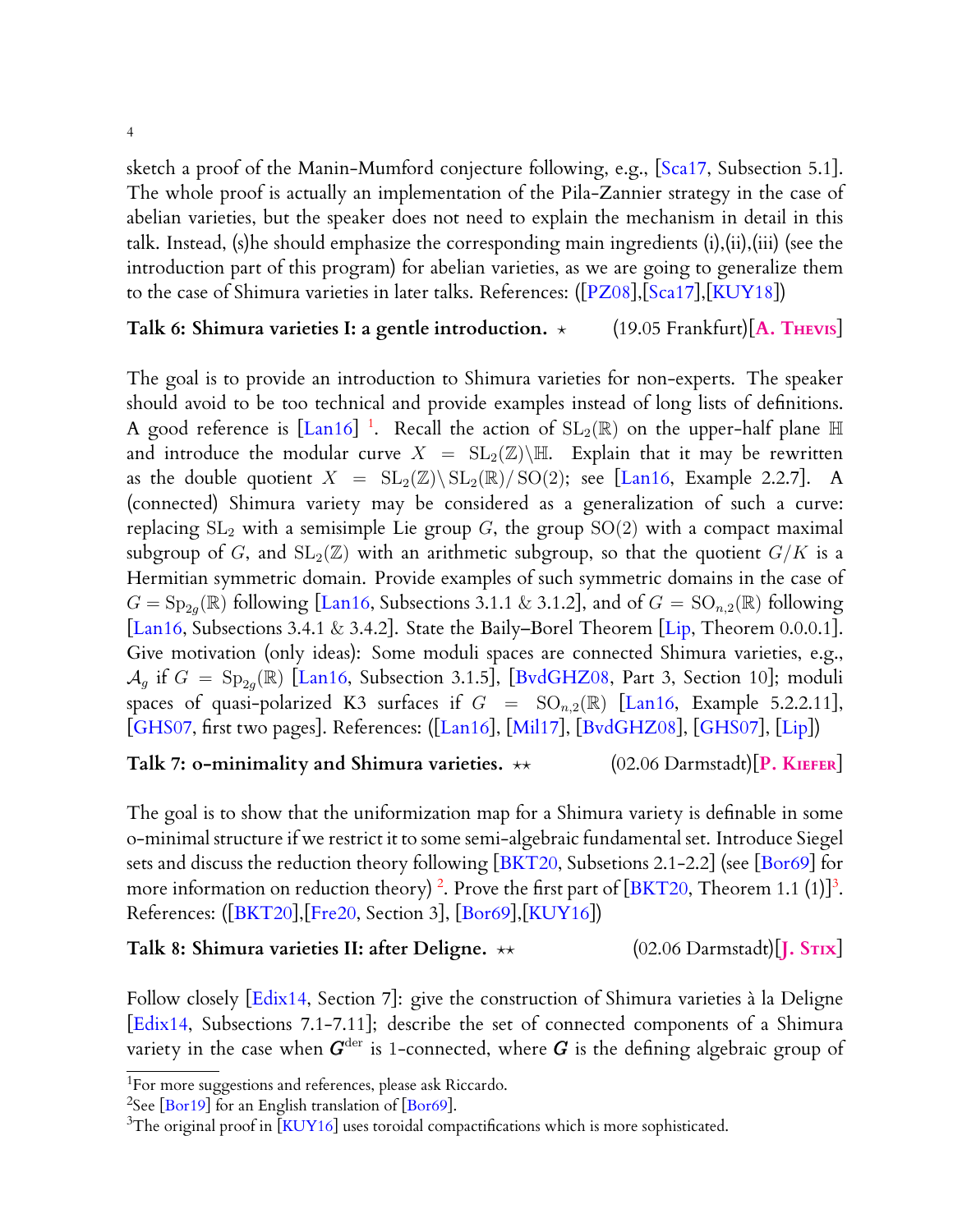the Shimura variety [\[Edix14,](#page-5-8) Subsections 7.12-7.13]; define the action of  $G(\mathbb{A}_f)$  on the limit of Shimura varieties taking over all the compact open subgroups of  $\mathbf{G}(\mathbb{A}_f)$  and define the Hecke correspondence and then define special subvarieties/points of a Shimura variety [\[Edix14,](#page-5-8) Subsections 7.16-7.19, 7.23-7.26]; explain why the special points are analytically (in particular, Zariski) dense in any special subvariety [\[KUY18,](#page-6-8) Lemma 2.5]; describe the reflex field of a Shimura variety and define the canonical model for zero dimensional Shimura varieties: class field theory (Artin reciprocity) [\[Edix14,](#page-5-8) Subsections 7.27-7.28] and state [\[Edix14,](#page-5-8) Theorem 7.31]; state the André-Oort conjecture. References: ([\[Edix14\]](#page-5-8), [\[Del79\]](#page-5-10),[\[Del71\]](#page-5-11),[\[Mil17\]](#page-6-14), [\[Lan16\]](#page-6-11), [\[KUY18\]](#page-6-8))

### **Talk 9: Bi-algebraic geometry: an introduction.**  $\star\star$  (23.06 Frankfurt)[**Y. M. W**ONG]

Follow closely [\[KUY18,](#page-6-8) Section 4]: define bi-algebraic structure as well as its  $\overline{\mathbb{Q}}$ -enrichment. Focus on its geometric part: give examples and describe their corresponding bi-algebraic subvarieties [\[KUY18,](#page-6-8) Subsection 4.1]; define weakly special subvarieties of a Shimura variety [\[KUY18,](#page-6-8) Subsection 3.3] and show that they are the same as the bialgebraic ones [\[KUY18,](#page-6-8) Theorem 4.9] (see [\[UY11,](#page-6-15) Proposition 5.1] for the abelian variety case); introduce the Ax-Lindemann principle and give examples which satisfy this principle [\[KUY18,](#page-6-8) Subsection 4.4]. If time permits, briefly explain the proof of this functional transcendence property for Shimura varieties [\[KUY18,](#page-6-8) Section 7] — explain how to use Pila-Wilkie counting to prove big monodromy.

I.T.A.: discuss also the arithmetic counterparts [\[KUY18,](#page-6-8) Subsection 4.2].

### **Talk 10: The André-Oort conjecture.**  $\star \star \star$  (23.06 Frankfurt)[**R.** ZUFFETTI]

The goal is to deduce the André-Oort conjecture for (pure) Shimura varieties by combining the definability result [Talk 7], the functional transcendence result [Talk 9], as well as the Galois lower bounds for special points [\[BSY21,](#page-5-0) Theorem 1], using the Pila-Zannier strategy. Illustrate first how the André-Oort conjecture follows from the geometric result [\[KUY18,](#page-6-8) Theorem 8.1] (the induction step) and the arithmetic result on lower bounds of Galois orbits of special points [\[BSY21,](#page-5-0) Theorem 1], see [\[KUY18,](#page-6-8) Section 8] and  $[Ga016, Section 2]$ ; prove the induction step  $[KUY18, Theorem 8.1]$  $[KUY18, Theorem 8.1]$  following [\[KUY18,](#page-6-8) Subsection 8.1]. References: ([\[KUY18\]](#page-6-8), [\[Gao16\]](#page-6-16), [\[BSY21\]](#page-5-0))

# **Talk 11: The André-Oort conjecture for** Ag**: Galois lower bounds for CM abelian varieties - after Tsimerman and Binyamini-Schmidt-Yafaev.**  $\star \star \star$

(30.06 Darmstadt)[**Y. LI**]

State the height bound conjecture of Binyamini, Schmidt and Yafaev [\[BSY21,](#page-5-0) Conjecture 2]. Then particularizing to  $A<sub>g</sub>$ , illustrate [\[KUY18,](#page-6-8) Theorem 8.7]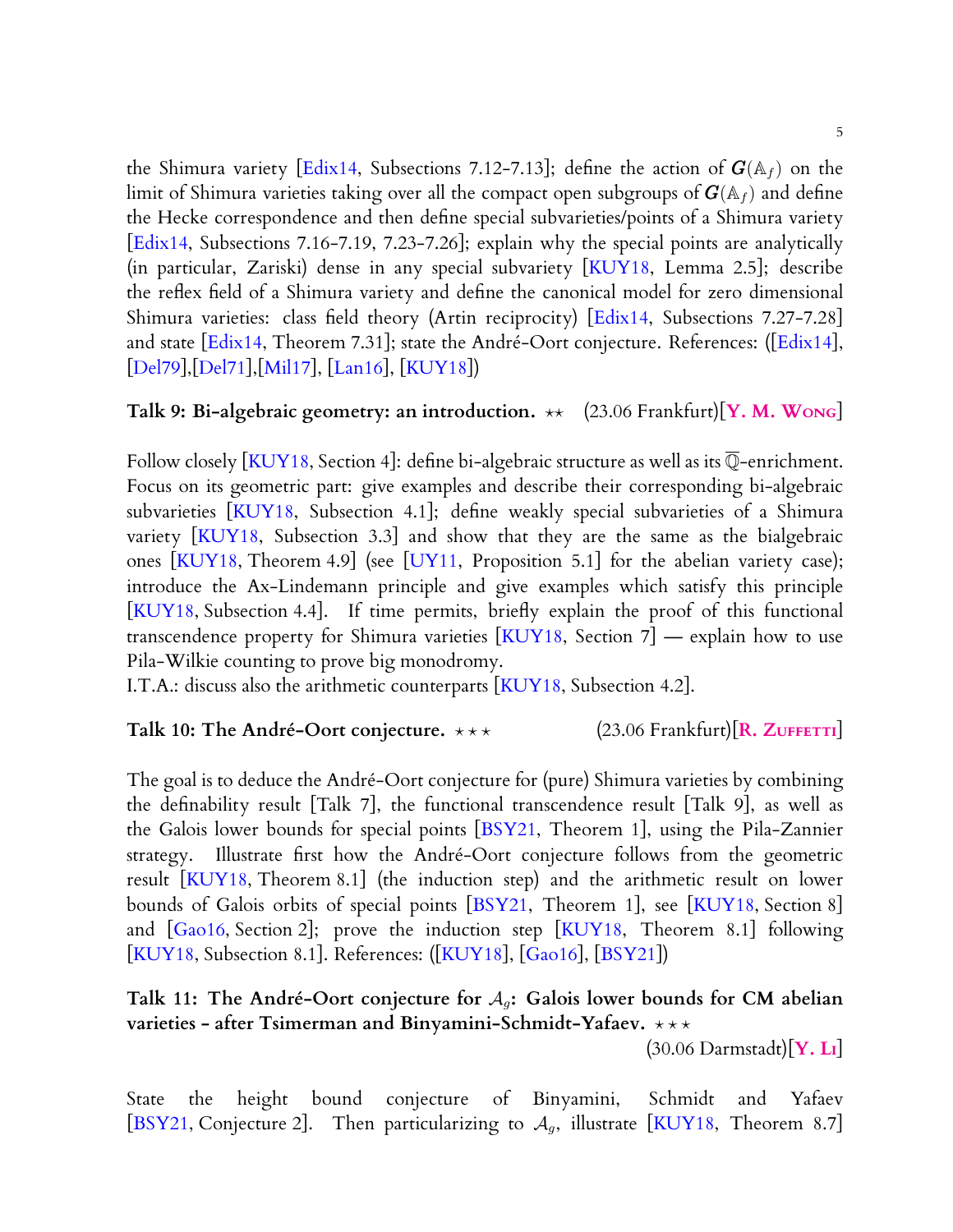6

on the heights of pre-special points through the example of the modular curve  $Y_0(1)$ . Deduce the lower bounds of Galois degrees of CM points by assuming the point-counting theorem [\[BSY21,](#page-5-0) Theorem 3] of Binyamini-Schmidt-Yafaev following [BSY21, Section 2]. Prove the aforementioned height bound conjecture for CM points of  $A_q$ : introduce the Faltings heights and explain that Faltings heights of CM abelian varieties are discriminant-negligible following [\[KUY18,](#page-6-8) Subsections 9.2  $\&$  9.4] (see [\[FWGSS83,](#page-5-12) Chapter II] for more information on the Faltings height); state the comparison between the Faltings heights and a Weil height [\[FWGSS83,](#page-5-12) Theorem 3.1 of Chapter II].

**Talk 12: TBD.** (30.06)[**J. TSIMERMAN**]

#### **REFERENCES**

- <span id="page-5-3"></span>[Bak] B. Bakker: *Hodge theory and o-minimality*, [https://drive.google.com/file/d/](https://drive.google.com/file/d/1KNXtWekGk1mAyJki-xT6bnbr9ofjdZGs/view) [1KNXtWekGk1mAyJki-xT6bnbr9ofjdZGs/view](https://drive.google.com/file/d/1KNXtWekGk1mAyJki-xT6bnbr9ofjdZGs/view)
- <span id="page-5-1"></span>[Bin22] G. Binyamini: *Point counting for foliations over number fields*, Forum of Mathematics, Pi , Volume 10 , 2022 , e6.
- <span id="page-5-6"></span>[Bor69] A. Borel: *Introduction aux groupes arithmétiques*, (French) Publications de l'Institut de Mathématique de l'Université de Strasbourg, XV. Actualités Scientifiques et Industrielles, No. 1341 Hermann, Paris 1969 125 pp.
- <span id="page-5-9"></span>[Bor19] A. Borel: *Introduction to arithmetic groups*, Translated from the 1969 French original by Lam Laurent Pham. Edited and with a preface by Dave Witte Morris. University Lecture Series, 73. American Mathematical Society, Providence, RI, 2019. xii+118 pp.
- <span id="page-5-5"></span>[BKT20] B. Bakker, B. Klingler, J. Tsimerman: *Tame topology of arithmetic quotients and algebraicity of Hodge loci*, J. Amer. Math. Soc. 33 (2020), no. 4, 917–939.
- <span id="page-5-0"></span>[BSY21] G. Binyamini, H. Schmidt, A. Yafaev: *Lower bounds for Galois orbits of special points on Shimura varieties: a point-counting approach*, arXiv:2104.05842v2.
- <span id="page-5-4"></span>[BvdGHZ08] J. H. Bruinier, G. van der Geer, G. Harder, D. Zagier, *The 1-2-3 of modular forms*, Lectures from the Summer School on Modular Forms and their Applications held in Nordfjordeid, June 2004, Edited by Kristian Ranestad, Springer-Verlag, Berlin, 2008.
- <span id="page-5-2"></span>[Cos] M. Coste: *An introduction to o-minimal geometry*, [https://perso.univ-rennes1.fr/michel.coste/](https://perso.univ-rennes1.fr/michel.coste/polyens/OMIN.pdf) [polyens/OMIN.pdf](https://perso.univ-rennes1.fr/michel.coste/polyens/OMIN.pdf)
- <span id="page-5-11"></span>[Del71] P. Deligne: *Travaux de Shimura*, (French) Séminaire Bourbaki, 23ème année (1970/71), Exp. No. 389, pp. 123–165. Lecture Notes in Math., Vol. 244, Springer, Berlin, 1971.
- <span id="page-5-10"></span>[Del79] P. Deligne: *Variétés de Shimura: interprétation modulaire, et techniques de construction de modèles canoniques*, (French) Automorphic forms, representations and L-functions (Proc. Sympos. Pure Math., Oregon State Univ., Corvallis, Ore., 1977), Part 2, pp. 247–289, Proc. Sympos. Pure Math., XXXIII, Amer. Math. Soc., Providence, R.I., 1979.
- <span id="page-5-8"></span>[Edix14] B. Edixhoven: *Shimura varieties, notes for some introductory lectures*, [https://pub.math.leidenuniv.](https://pub.math.leidenuniv.nl/~edixhovensj/talks/2012/2012_06_shimura.pdf) [nl/~edixhovensj/talks/2012/2012\\_06\\_shimura.pdf](https://pub.math.leidenuniv.nl/~edixhovensj/talks/2012/2012_06_shimura.pdf)
- <span id="page-5-7"></span>[Fre20] J. Frésan: *Hodge theory and o-minimality*, [http://javier.fresan.perso.math.cnrs.fr/](http://javier.fresan.perso.math.cnrs.fr/o-minimal.pdf) [o-minimal.pdf](http://javier.fresan.perso.math.cnrs.fr/o-minimal.pdf)
- <span id="page-5-12"></span>[FWGSS83] G. Faltings, G. Wüstholz, F. Grunewald, N. Schappacher, U. Stuhler: *Rational points*, Second edition. Papers from the seminar held at the Max-Planck-Institut für Mathematik, Bonn/Wuppertal,